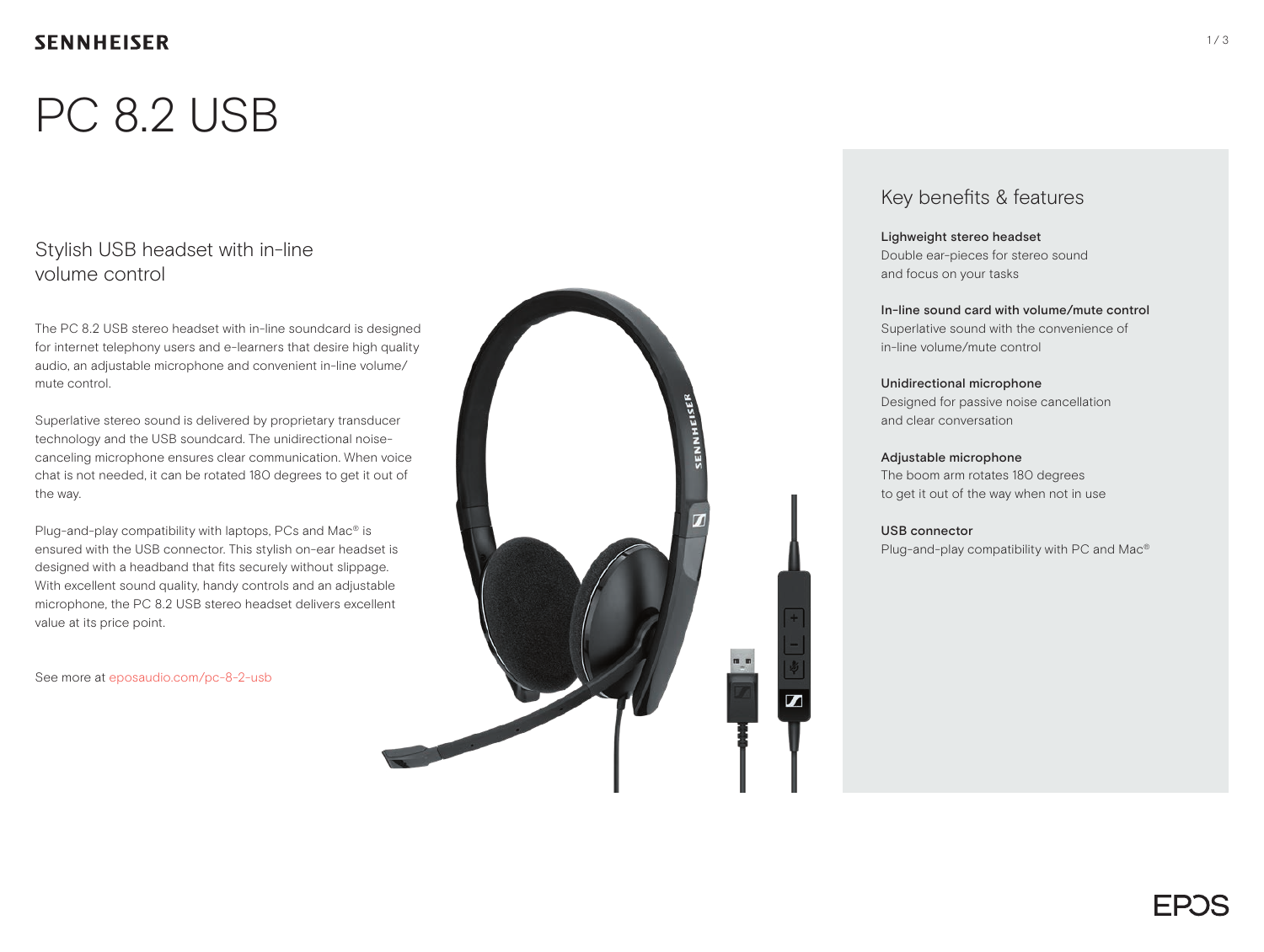## **SENNHEISER**

## PC 8.2 USB

## Product data

#### General

| Ear coupling         | $On-ear$               |
|----------------------|------------------------|
| Transducer principle | Dynamic, closed        |
| Connectivity         | USB-A                  |
| Cable length         | 1.7 <sub>m</sub>       |
| Compatibility        | PC & Mac OSX           |
| Warranty             | 2 years, international |

| Packaging                                                 |                                 |  |
|-----------------------------------------------------------|---------------------------------|--|
| Dimension of product packaging<br>$(L \times W \times H)$ | 228 x 191 x 75 mm               |  |
| Package weight<br>(incl. complete product and packaging)  | 356g                            |  |
| Dimension of master carton<br>$(L \times W \times H)$     | 411 x 406 x 279 mm              |  |
| Units in distributor master carton                        | 10 <sup>2</sup>                 |  |
| <b>Content of delivery</b>                                |                                 |  |
| What's in the box                                         | Quick Start Guide, Safety Guide |  |

#### Headphones

| Frequency response   | 20-20.000 Hz |
|----------------------|--------------|
| Impedance            | 32O          |
| Sound pressure level | 100dB        |

#### Microphone

| Frequency response | 100-10.000 Hz  |
|--------------------|----------------|
| Pick-up pattern    | Unidirectional |
| Sensitivity        | $-24.7$ dB     |